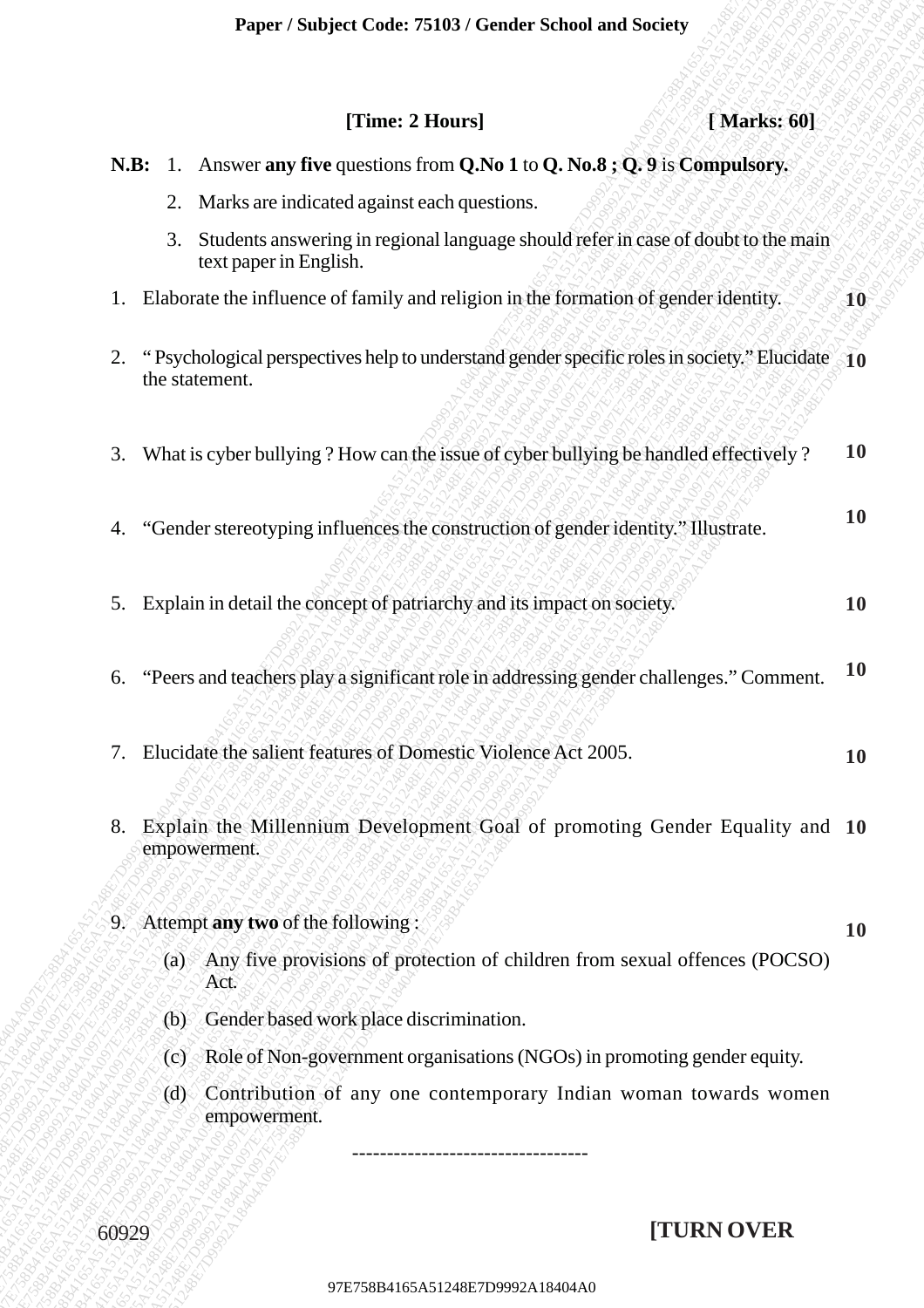# $\overline{2}$ (मराठी रुपांतर) (२ तास)

एकूण गुण : ६०

१. लिंगभाव ओळख निर्मितीवर कुटुंब आणि धर्म यांचा पडणारा प्रभाव संविस्तर लिहा. 80 २. ''समाजातील लिंगभाव विशिष्ट भूमिकांचे आकलन होण्यास मानसशास्त्रीय प्ररिप्रेक्ष्य साहाय्यभूत ठरतात.'' 80 विशद करा. १० ३. सायबर बुलिईंग म्हणजे काय? सायबर बुलिईंगची समस्या प्रभावीपणे कशा प्रकारे हाताळता येऊ शकते? ४. '' लिंगभाव रूढीबध्दता, लिंगभाव ओळख निर्मितीस प्रभावीत करतात.'' सोदाहरण स्पष्ट करा.  $80$ ५. पितृसत्तेची संकल्पना आणि त्याचा समाजावरील परिणाम सविस्तर स्पष्ट करा. 80 ६. '' लिंगभाव विषयक आव्हानांस सामोरे जाण्यात समवयस्क गट आणि शिक्षक महत्त्वपूर्ण भूमिका 80 बजावतात." टिप्पणी करा. ७. कौटुंबिक हिंसाचार अधिनियम २००५ ची मुख्य वैशिष्ट्ये विशद करा. 80  $80$ ८. लिंगभाव समानता व सबलीकरण वर्ध्दिगत करण्याबाबतचे सहस्राब्दी विकास ध्येय स्पष्ट करा. ९. खालीलपैकी कोणत्याही दोहोंवर थोडक्यात लिहा. 80 (अ) लैंगिक गुन्ह्यांपासून बालकांचे संरक्षण (POCSO) या अधिनियमाच्या कोणत्याही पाच तरतूदी कार्यस्थानी होणारा लिंगभावावर आधारित भेदभाव  $\langle \overline{\mathbf{a}} \rangle$  $($ क) लिंगभाव समतेचा पुरस्कार करण्यातील अशासकीय संघटनांची (NGOs) भूमिका स्त्री सबलीकरणाप्रती कोणत्याही एका समकालीन भारतीय स्त्री चे योगदान  $(3)$ 

## **ITURN OVER**

60929